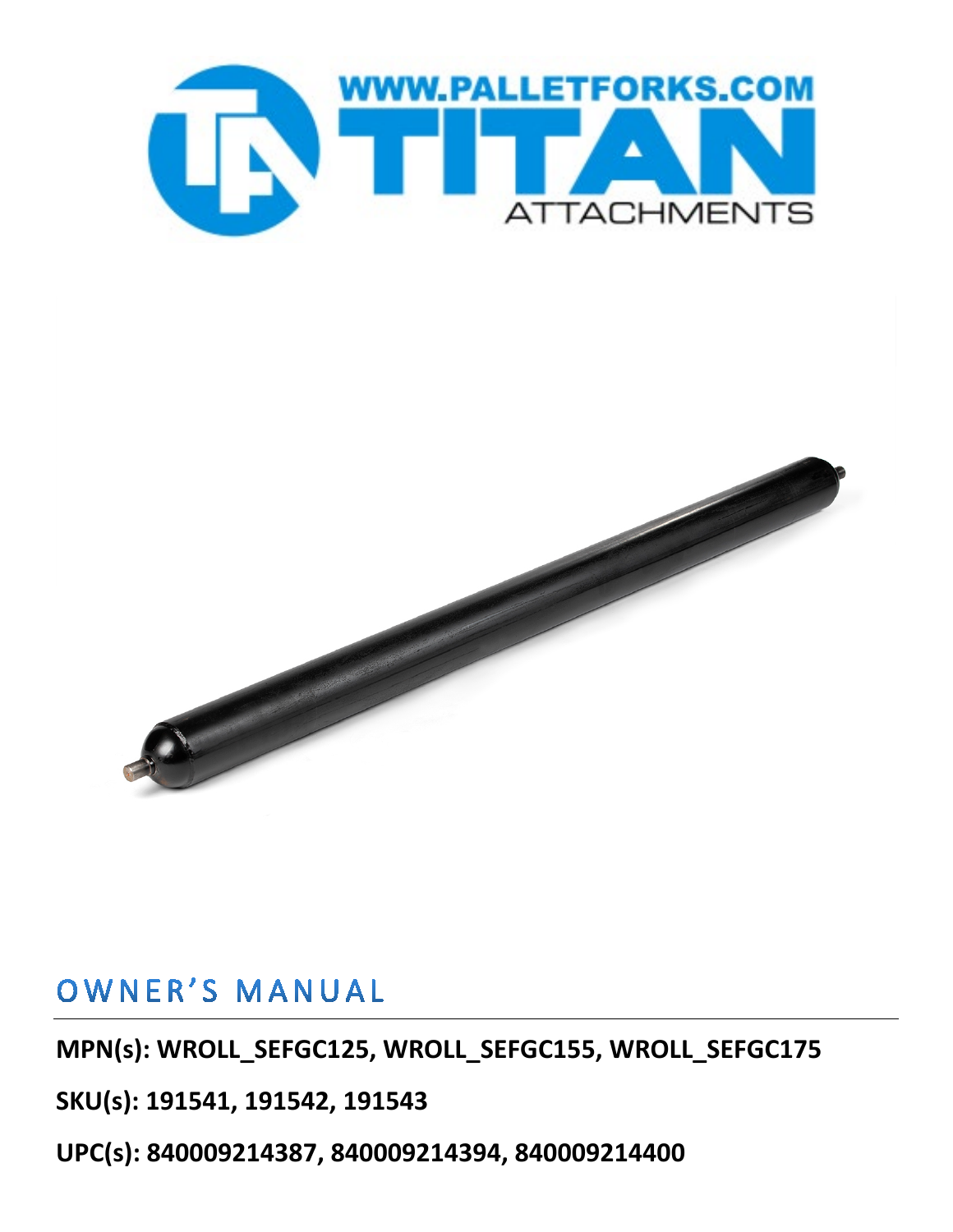

| <b>KEY</b> | <b>BOX</b> | <b>DESCRIPTION</b>             | OTY |
|------------|------------|--------------------------------|-----|
| (1)        |            | <b>SEFC125 Weldment Roller</b> |     |
| (2)        |            | <b>SEFC155 Weldment Roller</b> |     |
| (3)        |            | <b>SEFC175 Weldment Roller</b> |     |

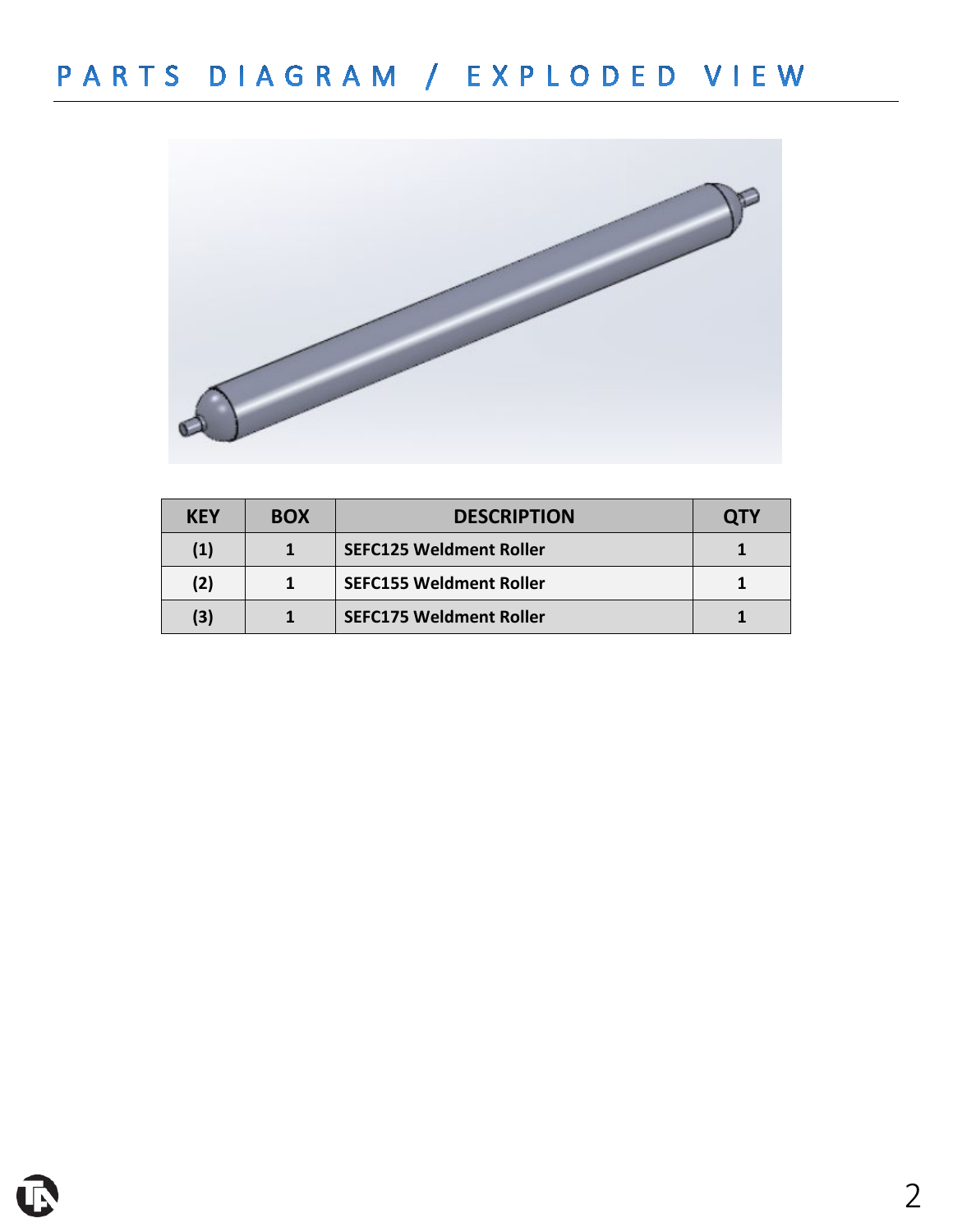### Remove Roller





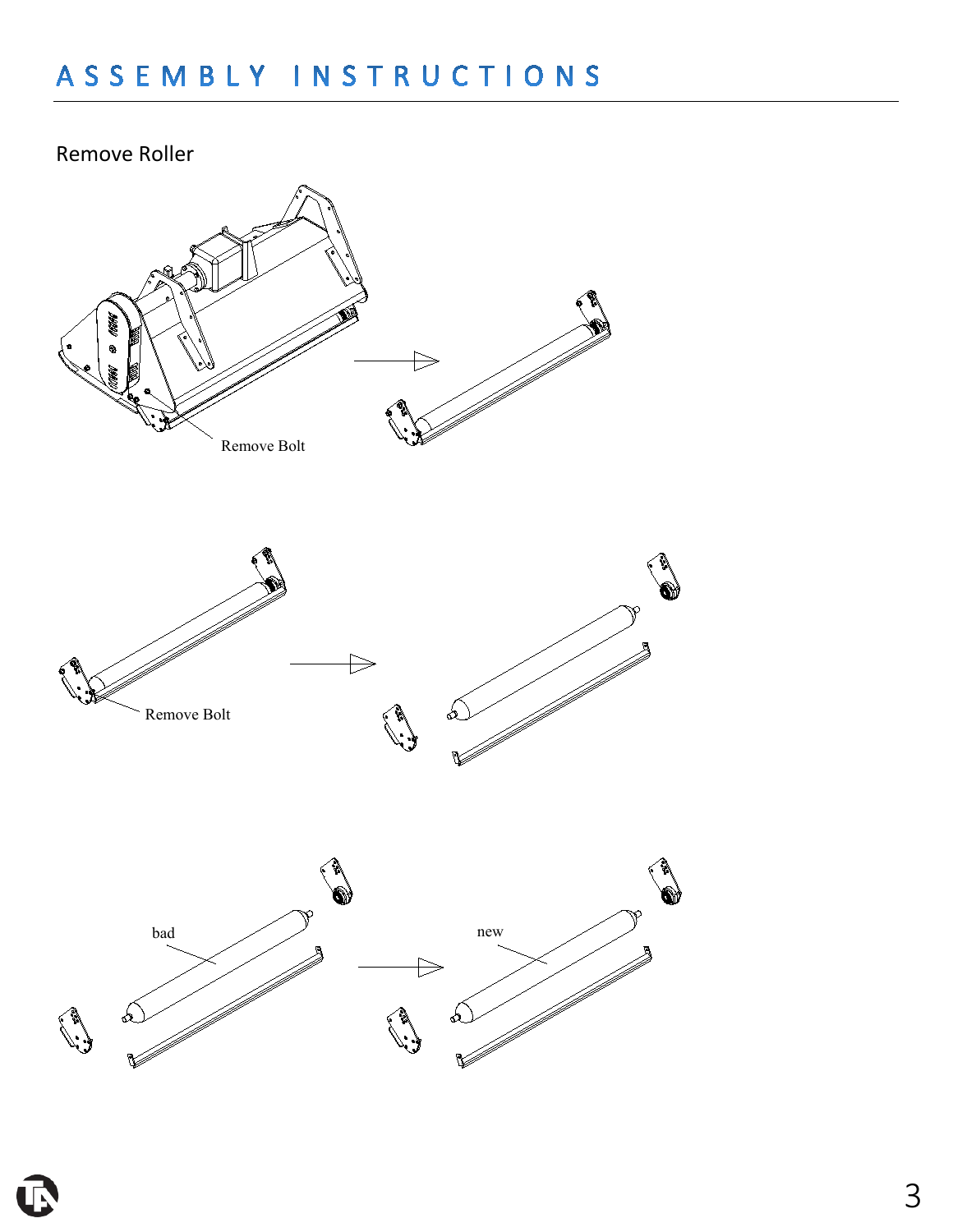## Mount Roller